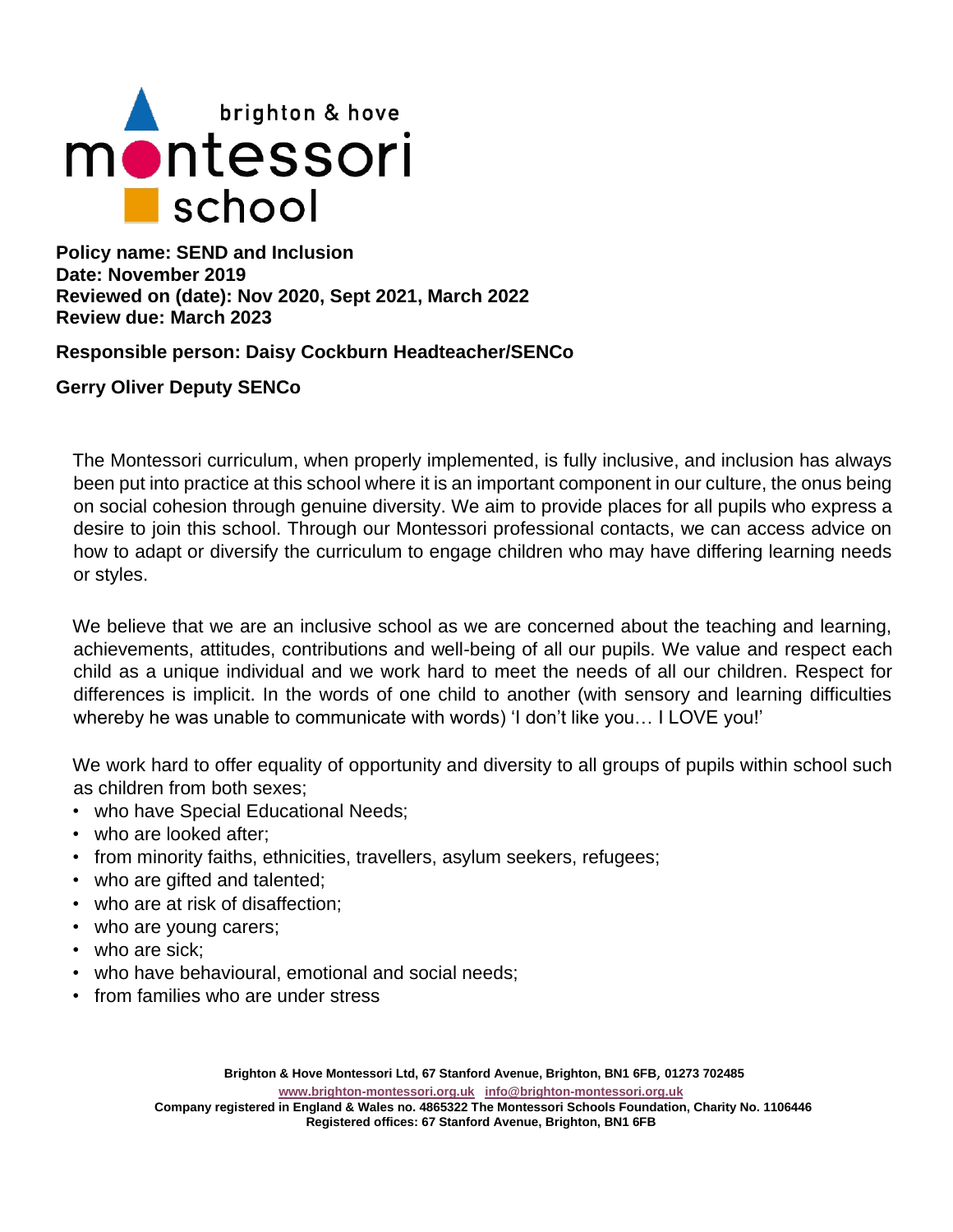We expect to disseminate information and training regarding children's differing needs and inclusive practices through observations and frequent discussion with colleagues and parents and carers.

We want all our pupils to feel valued, secure and to be given opportunities to learn by providing a differentiated curriculum that caters for the needs of all pupils.

We believe we have a duty to bring together and include all groups within the school and the local community and to invite them to use the school facilities for additional learning opportunities.

For the benefit of all pupils we wish to work closely with the health service, social care, learning and behaviour support teams, and education social workers.

We wish to work closely with our community of parents and colleagues and to hear their views and opinions as we acknowledge and support Article 12 of the United Nations Convention on the Rights of the Child that children should be encouraged to form and to express their views.

We as a school community have a commitment to promote equality.

# **Aims**

- We aim to provide a happy, healthy and safe school by providing high quality pastoral care, support and guidance by listening to the concerns of children and parents. We expect to work with each child, their families and any other individuals or agencies who can help us to adapt our provision to best support the needs of the child, to identify barriers to learning and to remove these.
- We aim to ensure that all pupils have access to all the school's resources and that they have the opportunity to experience success, are treated fairly and that their individual needs are met.
- To share good practice within the school and with other schools.
- To ensure compliance with all relevant legislation connected to this policy.
- Creating and maintaining a positive school ethos where all individual needs are addressed and strengths celebrated;
- ensuring all school personnel, pupils, parents and visitors to the school are aware of and comply with this and all related policies

### **SENCo and Deputy SENCos Responsibilities**

- responsibility for monitoring the educational achievement of all the above groups;
- responsibility for ensuring that statutory responsibilities are met;
- responsibility for ensuring that the school complies with equalities legislation
- to ensure that appropriate action will be taken to deal with all prejudice related incidents or incidents which are a breach of this policy;
- responsibility for ensuring funding will support this policy where this can be applied for; such as inclusion funding and any other funding which the child requires.
- responsibility for ensuring this policy and all policies are maintained and updated regularly;

**Brighton & Hove Montessori Ltd, 67 Stanford Avenue, Brighton, BN1 6FB**, **01273 702485**

**[www.brighton-montessori.org.uk](http://www.brighton-montessori.org.uk/) [info@brighton-montessori.org.uk](mailto:info@brighton-montessori.org.uk)**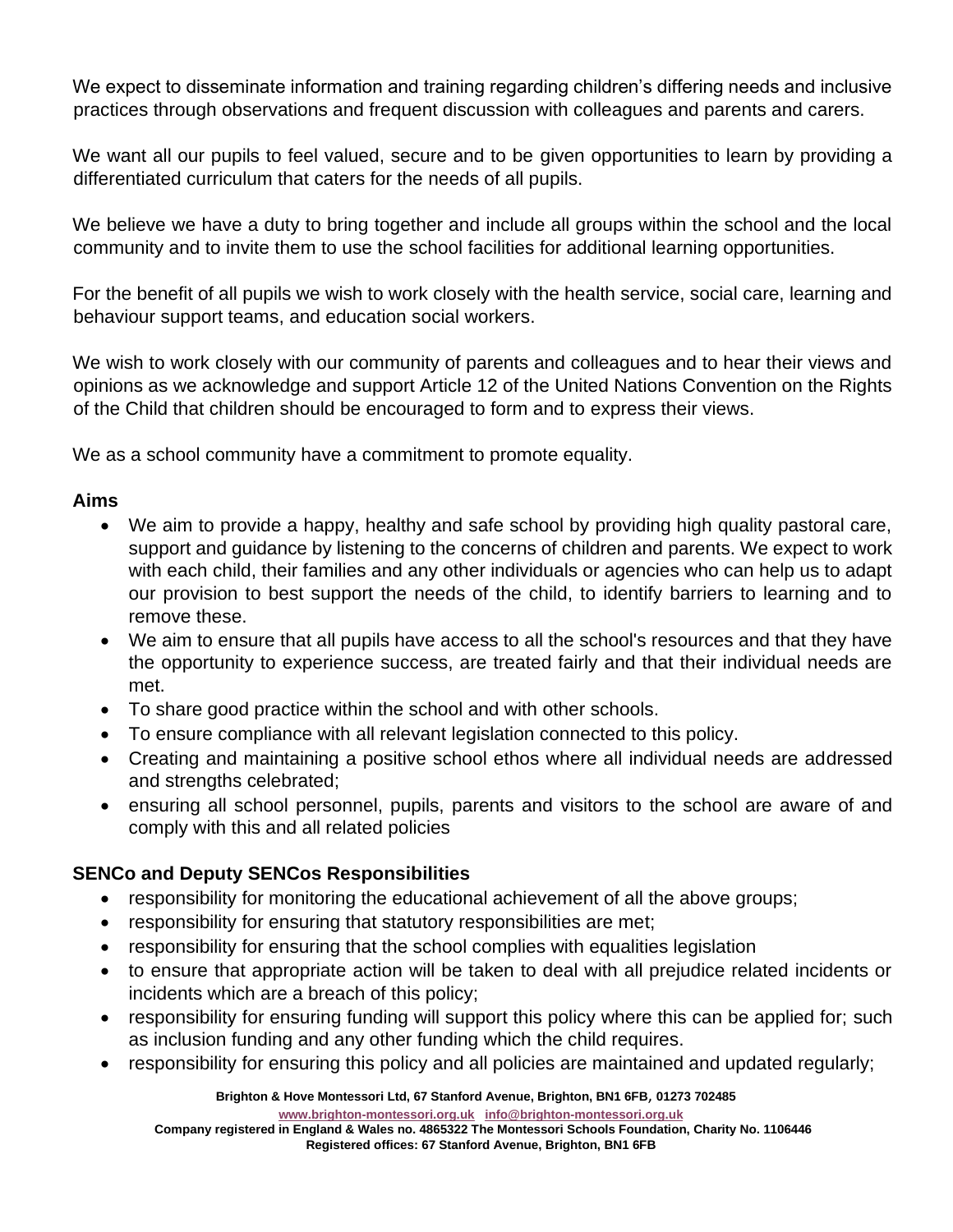- responsibility for ensuring all policies are made available to parents;
- responsibility for the effective implementation, monitoring and evaluation of this policy.
- ensuring good lines of communication and strong links with parents and outside agencies are in place;
- recording of all incidents of bullying, harassment and racism;
- guidance and support to all staff;
- training for all staff on induction and when the need arises;
- keeping up to date with new developments and resources;

# **Role of all School Staff**

- comply with and implement this policy;
- take into account the abilities of all pupils with work being differentiated to fit the needs of everyone;
- use a variety of interactions and teaching and learning strategies to deliver a broad and balanced curriculum;
- create a positive classroom environment by having high expectations, encouraging pupils, involving pupils, and respecting their feelings;
- assist in the monitoring and tracking of pupils;
- work closely with any inclusion or assessment coordinator and outside agencies;

### **Devise and monitor:**

- individual education plans (IEPs)
- pastoral support programmes
- Educational Health Care Plans together with BHISS
- ensure special educational needs pupils have the correct support they require to address their specific needs;
- ensure disabled pupils take a full part in all school activities both on and off the school site, ensuring Risk Assessments take proper account of all needs and impairments,
- ensure pupils with behavioural needs have their own pastoral support programme;
- ensure pupils with English as an additional language are supported as needed;
- ensure pupils who are gifted and talented are identified and that their needs are met;
- ensure the needs of all new arrivals are identified and the appropriate support is allocated.

# **Training**

All school personnel have equal chances of training, career development and promotion + receive guidance and training as needed with regard to:

- Special Educational Needs to meet the specific needs of certain children
- Pupil Behaviour and Discipline (following on from Behaviour Management Procedures)
- Keeping up to date with new information